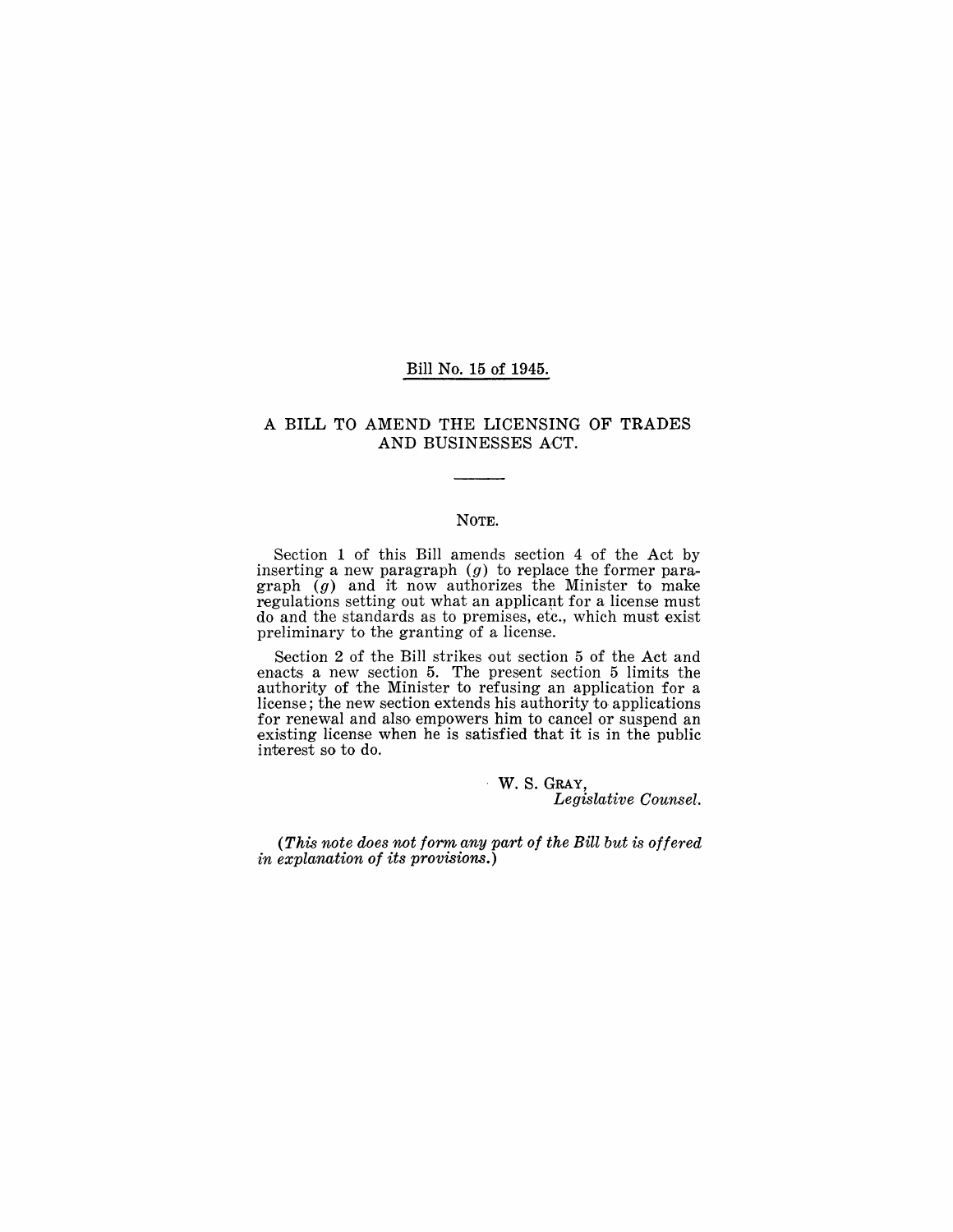## **BILL**

#### No. 15 of 1945.

#### An Act to amend The Licensing of Trades and Businesses Act.

#### *(Assented to* , 1945.)

**HIS** MAJESTY, by and with the advice and consent of the Legislative Assembly of the Province of Alberta, enacts as follows:

*1. The Licensing of Trades and Businesses Act,* being chapter 313 of the Revised Statutes of Alberta, 1942, is hereby amended as to section 4 by striking out paragraph  $(g)$  thereof, and by substituting therefor the following:

- " $(g)$  make such regulations not inconsistent with this Act as to the Minister seem necessary for carrying out the provisions of this Act, and without limiting the generality of the foregoing, he may make regulations-
	- "(i) prescribing the information which shall accompany an application for a license or for a renewal of a license;
	- "(ii) prescribing standards as to the nature and condition of the premises to be occupied by the applicant for a license in carrying on his business;
	- "(iii) prescribing as to certain specified businesses the equipment and facilities for the proper accommodation of the public required to be provided by an applicant for a license or for a renewal of a license;
	- "(iv) prescribing as to certain specified businesses, the proof as to the character or physical condition of the applicant for a license or for a renewal of a license which must accompany same;
	- " (v) declaring that compliance with the requirements provided for in clauses  $(i)$ ,  $(ii)$ ,  $(iii)$ and (iv) shall be conditions precedent to the granting or renewal of a license."

**2.** The said Act is further amended as to section 5 by striking out the same and by substituting therefor the following:

"5. In any case in which it appears to the Minister that it is questionable whether it is in the public interest that any application for the issuance or renewal of any license in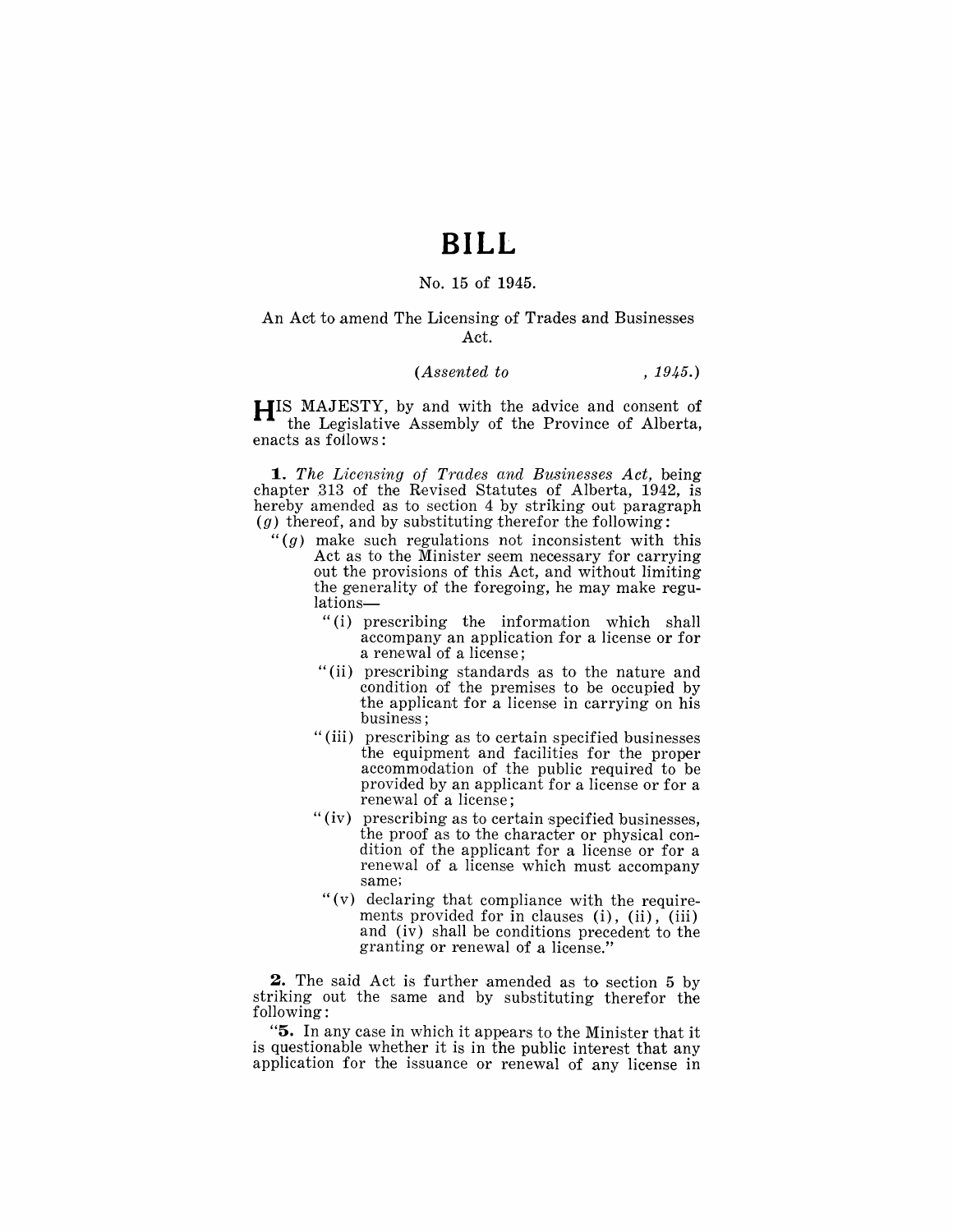respect of any business in any locality should be granted or that an existing license should remain in force, the Minister may-

- " $(a)$  if he is satisfied that it is in the public interest so to do, refuse the application or cancel or suspend an existing license, as the case may be; or
- " $(b)$  refer any such question to any board constituted pursuant to any Act of the Province for investigation, and upon any such reference being made to any such board that board shall proceed to investigate and report to the Minister upon the question; and upon the receipt of any such report the Minister may, if he is satisfied by the report or otherwise that it is in the public interest so to do, either grant or refuse to grant the application for the license or renewal, or may cancel or suspend an existing license, as the case may be."

**3.** This Act shall come into force on the day upon which it is assented to.